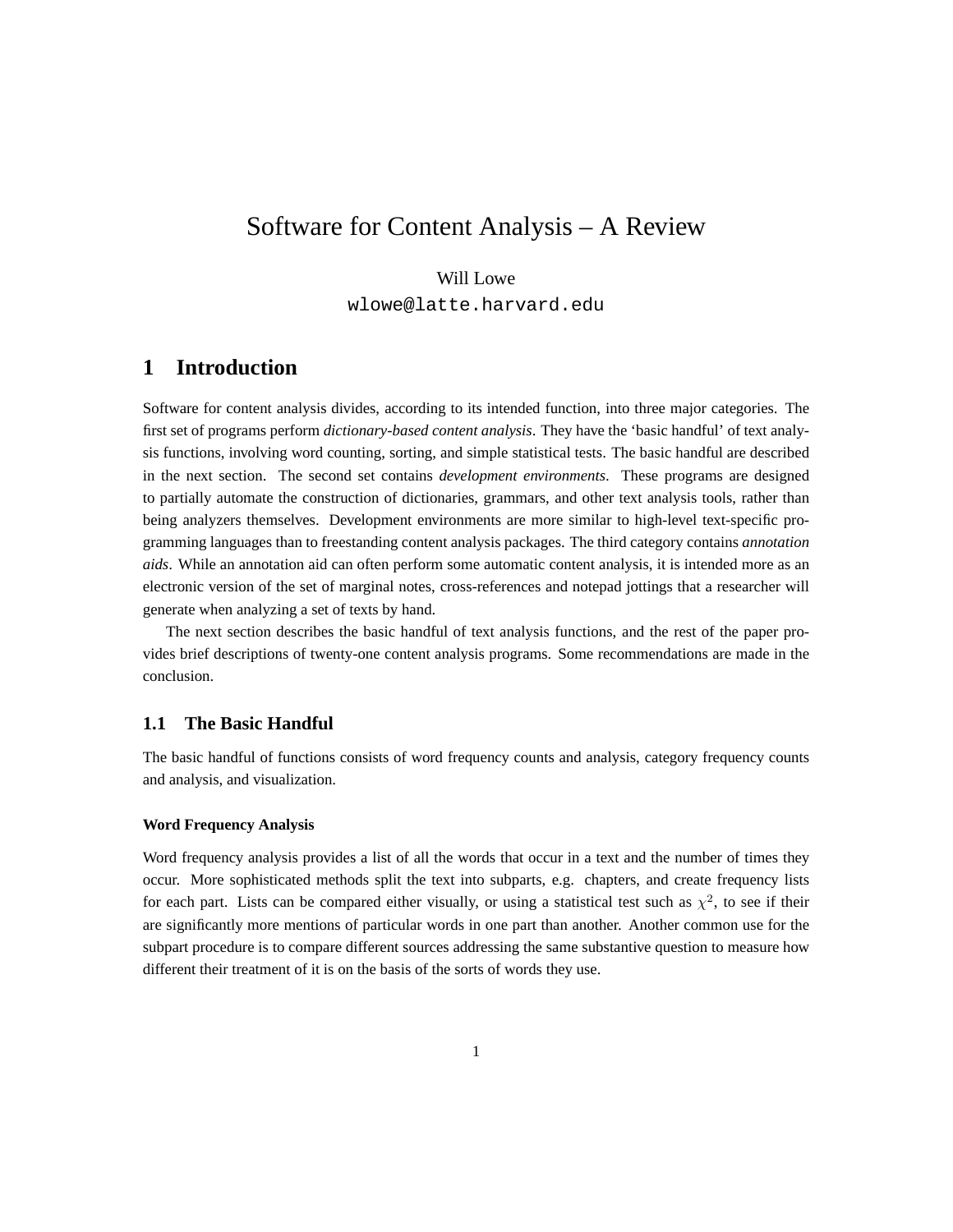Statistically this procedure can sometimes be reasonable because the counts from one source are compared with the total counts for all words over all the sources; significant differences may then track dif-ferences of emphasis across sources<sup>[1](#page-1-0)</sup>. Some packages make use of synonym lists or lemmatize before the analysis in order to merge word counts. Lemmatization removes the grammatical structure from the surface form of a word, leaving only the stem; words are then counted as identical when they share a stem. For example, a lemmatizing frequency count would treat 'steal' and 'stole' as the same word. Lists of lemma and synonyms are naturally language specific.

Word frequency analysis is the simplest form of content analysis. In fact most operating systems (e.g. Unix/Linux, Mac OSX, and recent versions of Windows) have utilities to perform basic word counting and sorting built in.

#### **Category Frequency Analysis**

Content analysis programs almost all allow the user to specify a dictionary. 'Dictionary' in this context means a mapping a set of words or phrases to one word; the one word is the label of a substantive category and the set describes the words or phrases that indicate the tokening of the category in text.

As an example, the Linguistic Inquiry and Word Count (LIWC) dictionary maps the word set  $\{ashes,$ burial\*, buried, bury, casket\*, cemet\*, coffin\*, cremat\*, dead death\*, decay\*, decease\*, deteriorat\*, die, died, dies, drown\*, dying fatal, funeral\*, grave\*, grief, griev\*, kill\*, mortal\*, mourn\*, murder\* suicid\*, terminat\*} to LIWC category 59, death. The asterisks are 'wild-card' characters telling the program to treat 'cremating', 'cremated' and 'cremate', as all matching cremat\*, and thus all mapping to category 59.

Category counts allow a slightly more sophisticated analysis because they allow the user to provide a more explicit model of latent content in text. The implicit model of text generation is that the author of the text has some message expressed in terms of categories, and that this message is 'coded' into English when she writes. Coding entails picking any one of a set of English words that represent that concept, perhaps constrained by grammatical or pragmatic criteria. If the content analyst can recover or construct the word set used by the author, it can be placed in a dictionary and used to decode other texts.

According to the LIWC scheme the sentence "Her suicide caused him to consider his own mortality" refers to the categories of 'death' and 'metaphysics' twice, 'social' three times, and 'causation' once:

# Her–SOCIAL suicide–DEATH/METAPH caused–CAUSE him–SOCIAL to consider–COGMECH his–SOCIAL own mortality–DEATH/METAPH.

But according to the implicit model of LIWC, "He thought of his own death only because she killed herself" is an equally good instantiation of the underlying content because it tokens the same categories the same number of times. Of course many other sentences them these categories too, and many of the are quite unrelated in meaning.

When a text is reduced to its category tokens with respect to some dictionary the same statistical analysis can be performed as with word counts. For most applications of automated content analysis, a word is re-

<span id="page-1-0"></span><sup>&</sup>lt;sup>1</sup>On the other hand, they probably also track differences in writing style and other extraneous factors.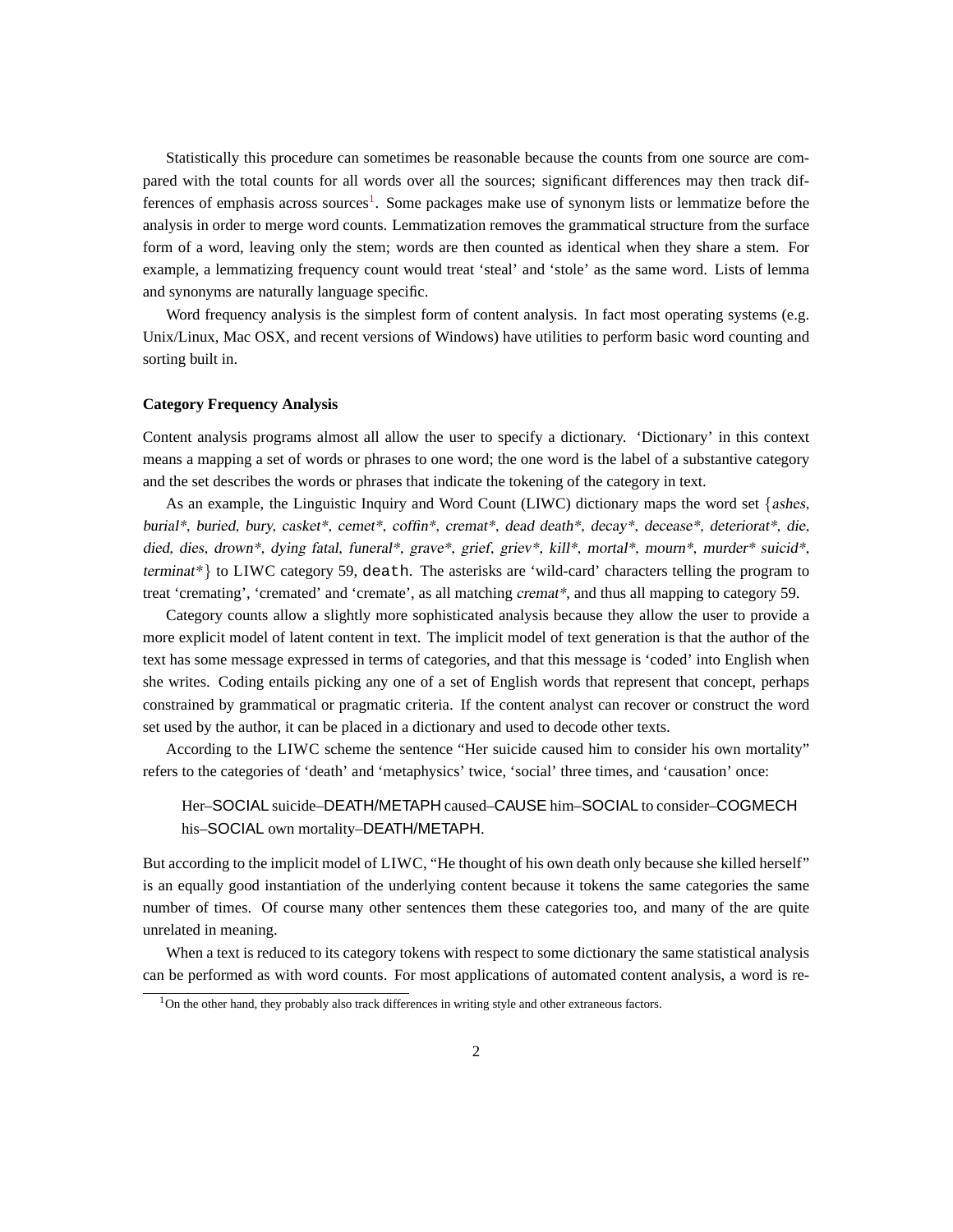duced to a vector of category counts. Different texts can be compared either across within each category, or more usefully, by looking at high-dimensional distance measures between the complete vectors associated with each text. Most information retrieval programs, e.g. Google, will make use of a similar vector representation of texts – each query is converted into a sparse category vector by coding it as if it were a very short text, and this vector is compared geometrically to all available other vectors to find the nearest, that is, most relevant text to the query.

### **Visualization**

When a text has been reduced to vector form, either by counting words or categories, it can be visualized. Two standard methods provided by most content analysis programs are clustering and multidimensional scaling. Cluster analysis is no doubt familiar, but the multidimensional scaling bears some discussion. It appears that most scaling procedures packaged for content analysis perform metric rather than non-metric multidimensional scaling. This means that the programs are looking for the linear mapping (for visualization purposes it will be a plane) that passes through the vectors and captures most variation in their positions when they are projected onto it. Metric methods therefore enforce linear structure, which may or may not be reasonable. More computationally intensive methods are non-metric, and consider not the positions of the vectors but their distance ranking to one another. Non-metric methods attempt to preserve ranked distances in their mapping to the plane, and thus allow more non-linear structure to appear in the final visualization.

Why does this difference matter? It might appear that visualization functions are an advantage in a content analysis program, and this is may be true for preliminary data exploration. But researchers will most likely end up putting their data into a regular statistics package at some point, perhaps to get a more sophisticated statistical analysis. Since most modern statistics packages have very sophisticated visualization functions, the visualization will almost certainly be better performed then. This will also be desirable in the case where the content analysis package does not (or will not) document the exact clustering or visualization routine being performed.

#### **Other Basic Functions**

Several programs can generate concordances, sometimes described as KWIC ('key word in context') analysis. The table below is a selection of lines from a small window full concordance for the word 'content' in the paragraphs preceding this one.

|     | Software                                                | for |  | content   analysis divides according | to       |
|-----|---------------------------------------------------------|-----|--|--------------------------------------|----------|
| can | perform dictionary based content analysis They          |     |  | have                                 | the      |
|     | often perform some automatic <b>content</b> analysis it |     |  | <b>1S</b>                            | intended |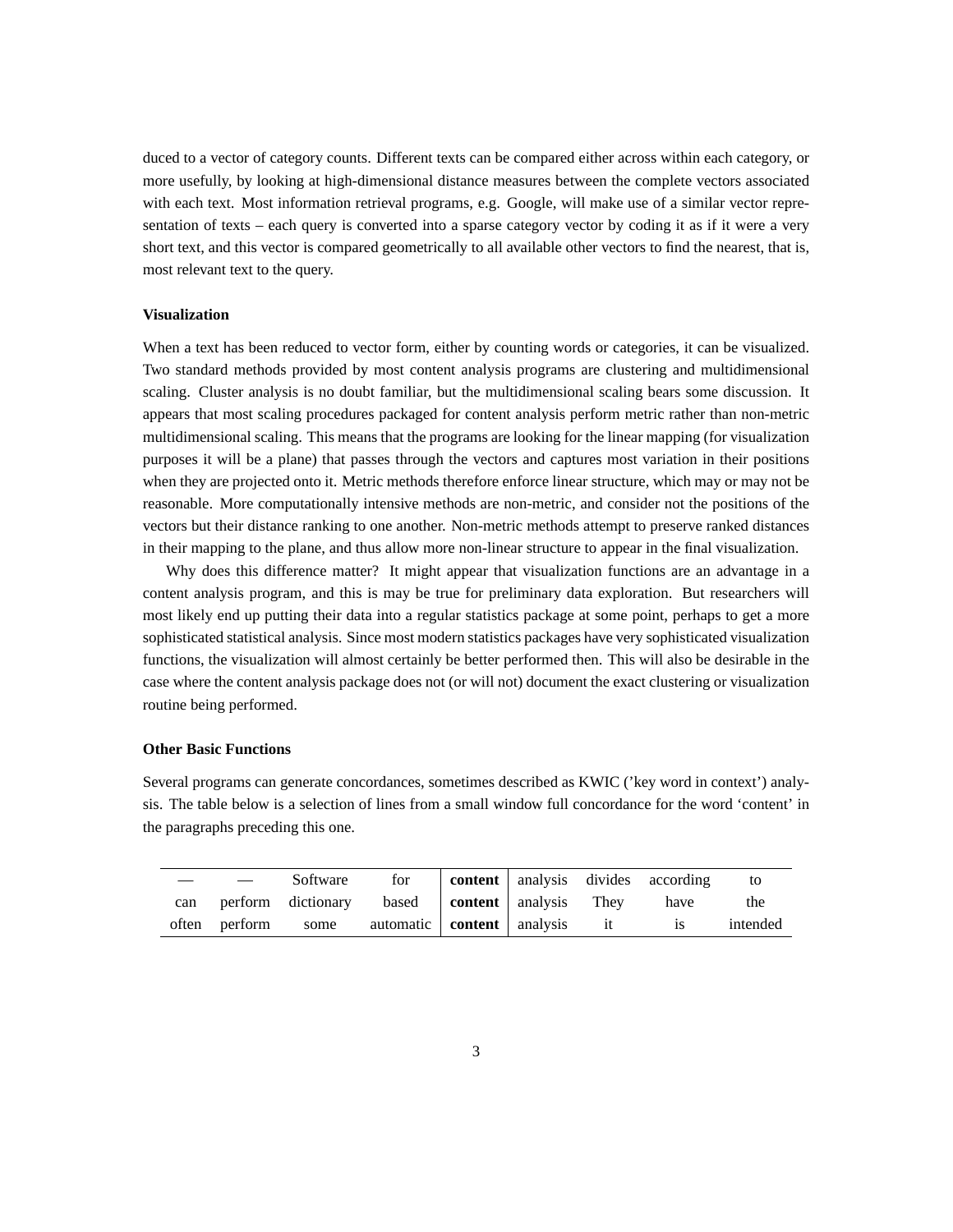Although computing concordances is not really a method of automated content analysis, it can be a very fruitful way to examine the data in the process of designing a content analysis; one example use for concordance analysis would be to quickly discover, without having to read the entire text, that the presence of a particular word occurs only in a subset of its possible substantive roles, even when we might expect it to be more broadly distributed on purely linguistic grounds (e.g. that taxes are only mentioned when the text is talking about lowering them.)

Concordances are also useful representation for discovering sets of words that co-occur reliably with the keyword, and thus might be natural choices for dictionary word sets.

Finally, with the addition of some minor annotation capability the researcher may manually code each instance as being of a particular category, either as part of a 'training set' for subsequent automated analysis, or simply as quick confirmation that, say 75% of mentions are of a particular type. The principle advantage of concordances in all these roles is that they lighten the reading burden of the researcher, so she can work with a larger volume of text.

# **2 Content Analysis Programs**

This section describes twenty-one content analysis packages. They are divided into dictionary-based programs and development environments. A final section describes the two most popular annotation aids. Where possible each section states the platforms that the software runs on, the licensing scheme, the accessibility of the code-base and whether it is able to work with non-English language text.

Licensing cost has been distinguished from the accessibility of the code-base because although many packages are free to use, their code is not available. Being able to see the code is useful if one needs to know exactly what is going on when the program performs more complex analysis. In this respect the software is effectively proprietary. However, since there is no tradition among Windows and Mac users to make their code available even when the software is written to be given away, it may only be convention that makes the code-base inaccessible. That is, individual authors of free software may happily provide code details on request. This will certainly not be the case for the commercial packages.

### **2.1 Dictionary-based Content Analysis**

### **CATPAC**

**—Homepage:** <http://www.terraresearch.com/catpac.cfm>

#### **—Operating Systems:** Windows

### **—License:**

Commercial \$595 Academic \$295 Student \$49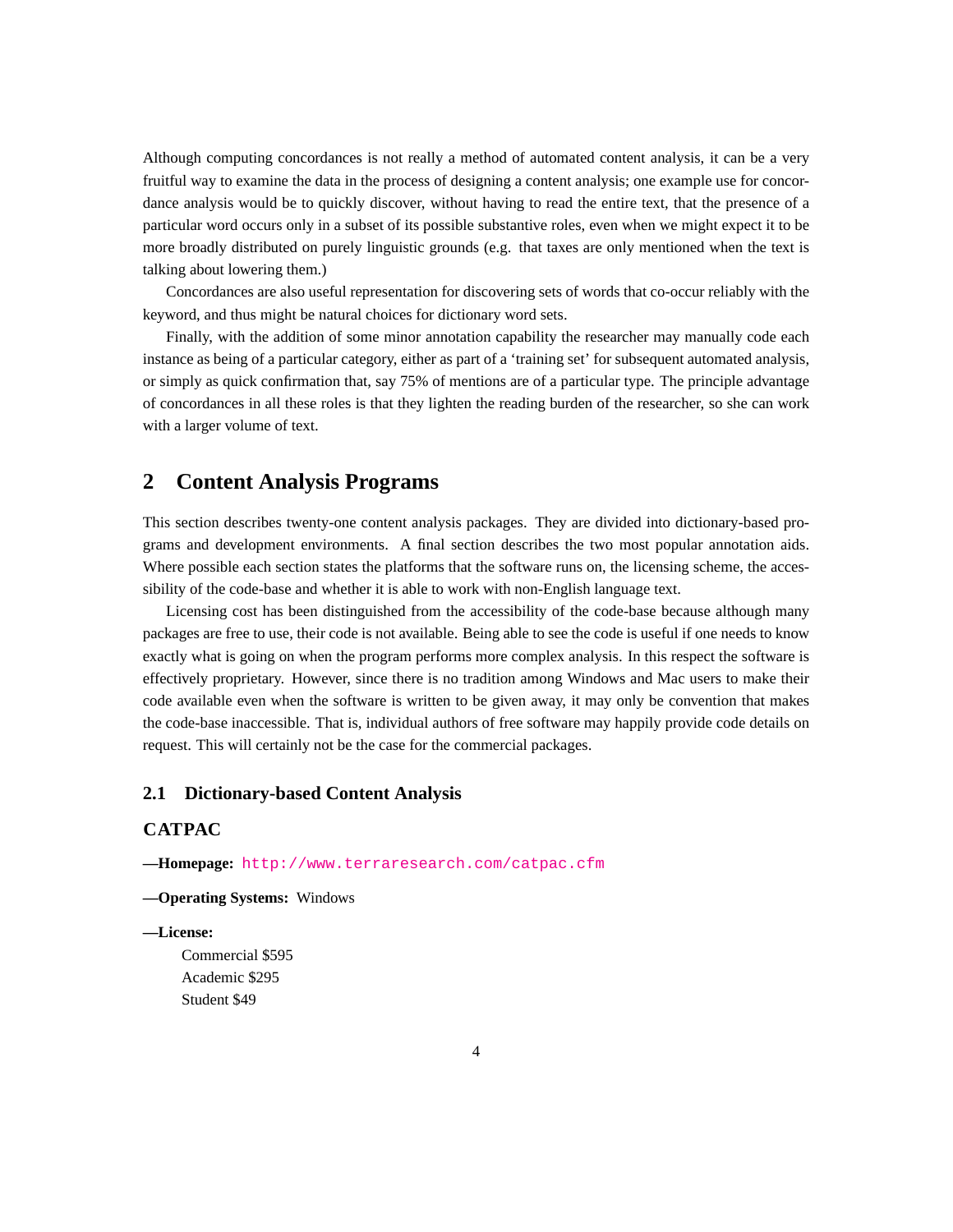**—Code base:** Proprietary (executable only)

**—Languages:** English (ASCII only)

Despite the bold claims of the manufacturer:

"CATPAC is an intelligent program that can read any text and summarize its main ideas. It needs no pre-coding and makes no linguistic assumptions."

CATAC performs only the basic handful of functions. Visualization involves cluster analysis and multidimensional scaling. Cluster analysis can be interactive. CATPAC also apparently allows three dimensional visualizations with appropriately colored glasses.

CATPAC seems adequate to the basic handful. However the user interface is weak and the [http:](http://www.galileoco.com/pdf/catman.pdf) [//www.galileoco.com/pdf/catman.pdf](http://www.galileoco.com/pdf/catman.pdf) is atrocious.

### **Computer Programs for Text Analysis**

**—Homepage:** [http://www.dsu.edu/˜johnsone/ericpgms.html](http://www.dsu.edu/~johnsone/ericpgms.html)

**—Operating Systems:** MS-DOS

**—License:** Freeware

**—Codebase:** Proprietary (executable only)

**—Languages:** English (ASCII only)

These are a set of utility programs run from the DOS command line. They cover the basic handful except for visualization, and are designed primarily for literary analysis.

### **Concordance**

- **—Homepage:** <http://www.rjcw.freeserve.co.uk>
- **—Operating Systems:** Windows
- **—License:** \$89 + \$10 handling fee. \$40 per subsequent license.
- **—Codebase:** Proprietary (executable only)
- **—Languages:** English, Chinese (See [http://deall.ohio-state.edu/chan.9/conc/concord](http://deall.ohio-state.edu/chan.9/conc/concordance.htm)ance. [htm](http://deall.ohio-state.edu/chan.9/conc/concordance.htm))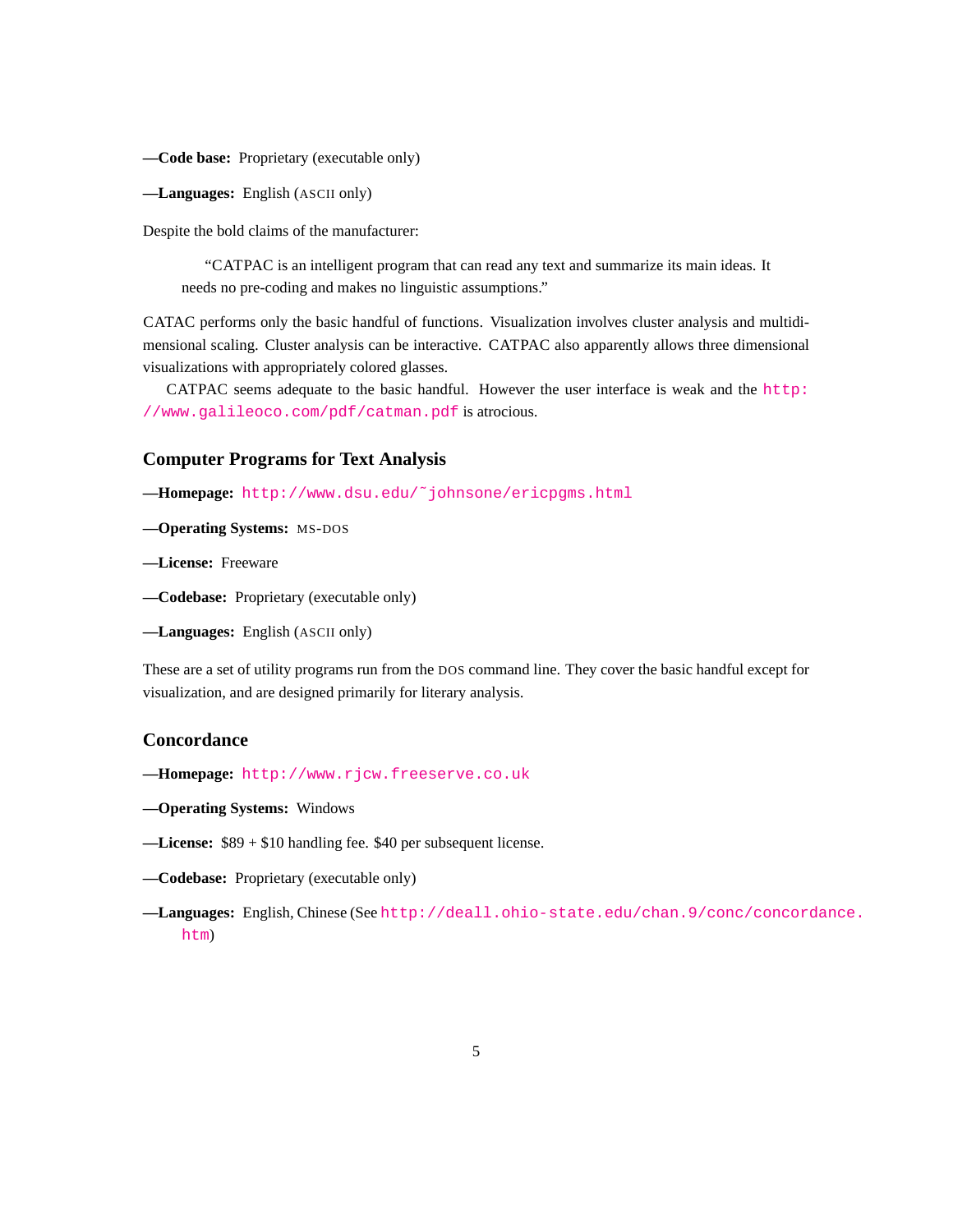Concordance is marketed as a way of producing and publishing concordances for literary texts (See for example <http://www.dundee.ac.uk/english/wics/wics.htm>) However the program also performs a superset of the basic handful of word analysis and category analysis functions, including regular expressions and lemmatization. (Lemmatization involves reducing all instances of a word to its stem.) There appears to be no visualization option.

The most appealing aspect of Concordance is its potential for processing text in languages other than English (see <http://deall.ohio-state.edu/chan.9/conc/concordance.htm> for more detail). It is not clear from the manufacturer's information whether reason Concordance can deal with Chinese is because it processes all text in Unicode, or because it has been specifically designed for Chinese scripts. If the underlying processing model uses Unicode then it is reasonable to expect support for other languages. If, on the other hand, it is an ad-hoc extension then Concordance is likely to be less generally useful.

### **Diction**

**—Homepage:** <http://www.sagepub.com>

**—Operating Systems:** Windows

**—License:**

Commercial \$189 Academic \$129

**—Codebase:** Proprietary (executable only)

**—Languages:** English (ASCII only)

Diction uses built -in dictionaries to code for:

"*Certainty* - Language indicating resoluteness, inflexibility, and completeness and a tendency to speak ex-cathedra. *Activity* - Language featuring movement, change, the implementation of ideas and the avoidance of inertia, *Optimism* - Language endorsing some person, group, concept or event or highlighting their positive entailments, *Commonality* - Language highlighting the agreed-upon values of a group and rejecting idiosyncratic modes of engagement, *Realism* - Language describing tangible, immediate, recognizable matters that affect people's everyday lives."

Category counts using built-in dictionaries are apparently 'standardized'. However it is not possible to say what this means since the dictionaries and standardization procedure appear to be proprietary. Custom dictionary construction is possible.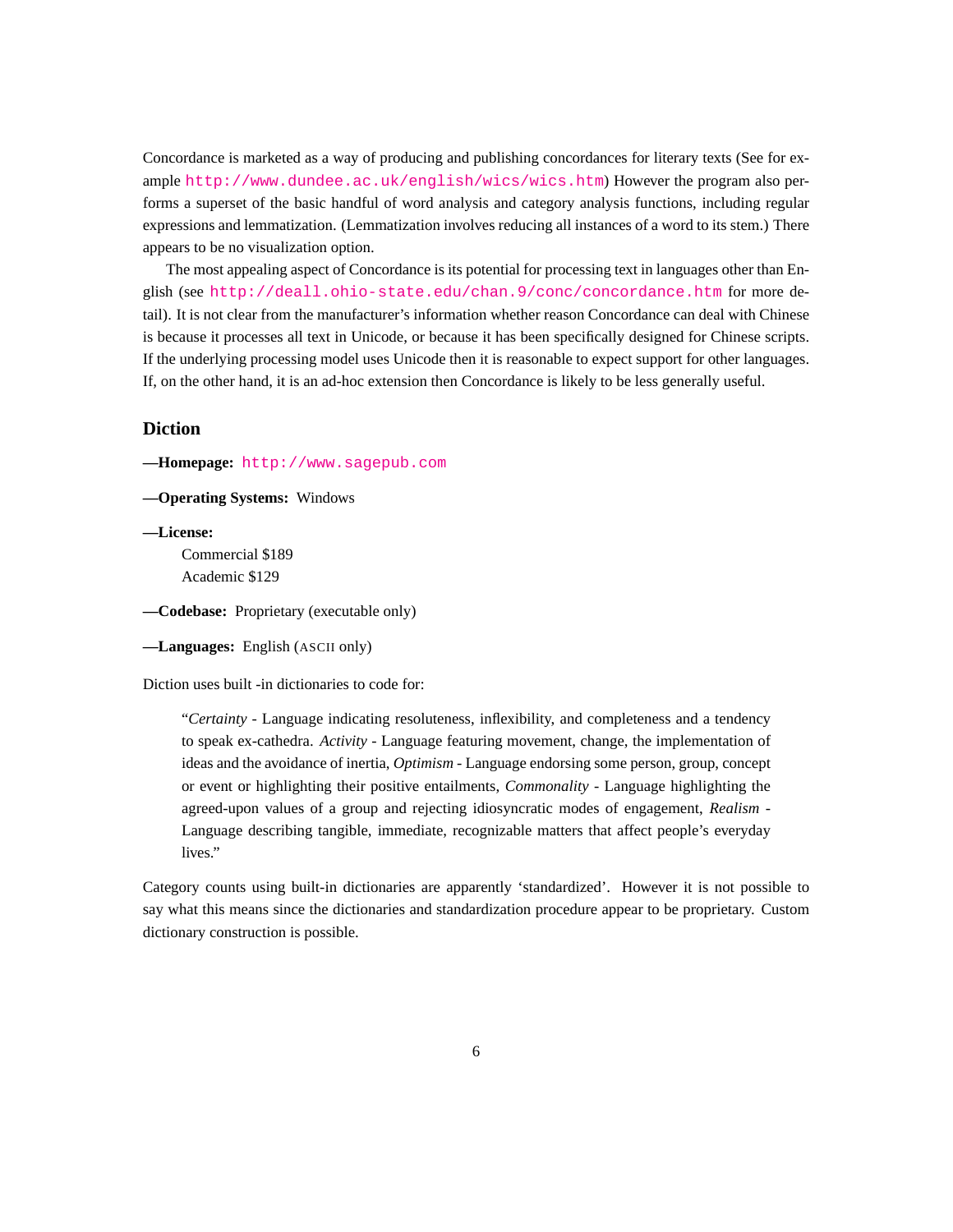### **General Inquirer**

**—Homepage:** [http://www.wjh.harvard.edu/˜inquirer/](http://www.wjh.harvard.edu/~inquirer/)

**—Operating Systems:** Any (Java program)

**—License:** Free for academic use

**—Codebase:** Proprietary(?)

**—Languages:** English (ASCII only)

The General Inquirer performs the basic handful of functions, without visualization. The program has 182 built-in categories that are the result of merging several existing content analysis dictionaries (See [http:](http://www.wjh.harvard.edu/~inquirer/homecat.htm) [//www.wjh.harvard.edu/˜inquirer/homecat.htm](http://www.wjh.harvard.edu/~inquirer/homecat.htm) for details). Some dictionaries are reduced in detail inside the program. For example original Osgood semantic differentials are real valued factor loadings, whereas the versions in Inquirer have only 0-1 variables for each factor.

Custom dictionary construction is not possible, but not straightforward. The Inquirer's author has recommended against it (pers. comm.).

# **HAMLET**

**—Homepage:** <http://www.apb.cwc.net/homepage.htm>

**—Operating Systems:** MS-DOS

**—License:** Free "for personal use"

**—Codebase:** Proprietary (executable only)

**—Languages:** English (ASCII only)

HAMLET computes word co-occurrence counts, maps co-occurrences into similarity matrices and performs cluster analysis or multidimensional scaling on the result. This is a small subset of the basic handful of functions.

### **T-LAB**

**—Homepage:** <http://www.tlab.it>

**—Operating Systems:** Windows

- **—License:** \$520 single user license
- **—Codebase:** Proprietary (executable only)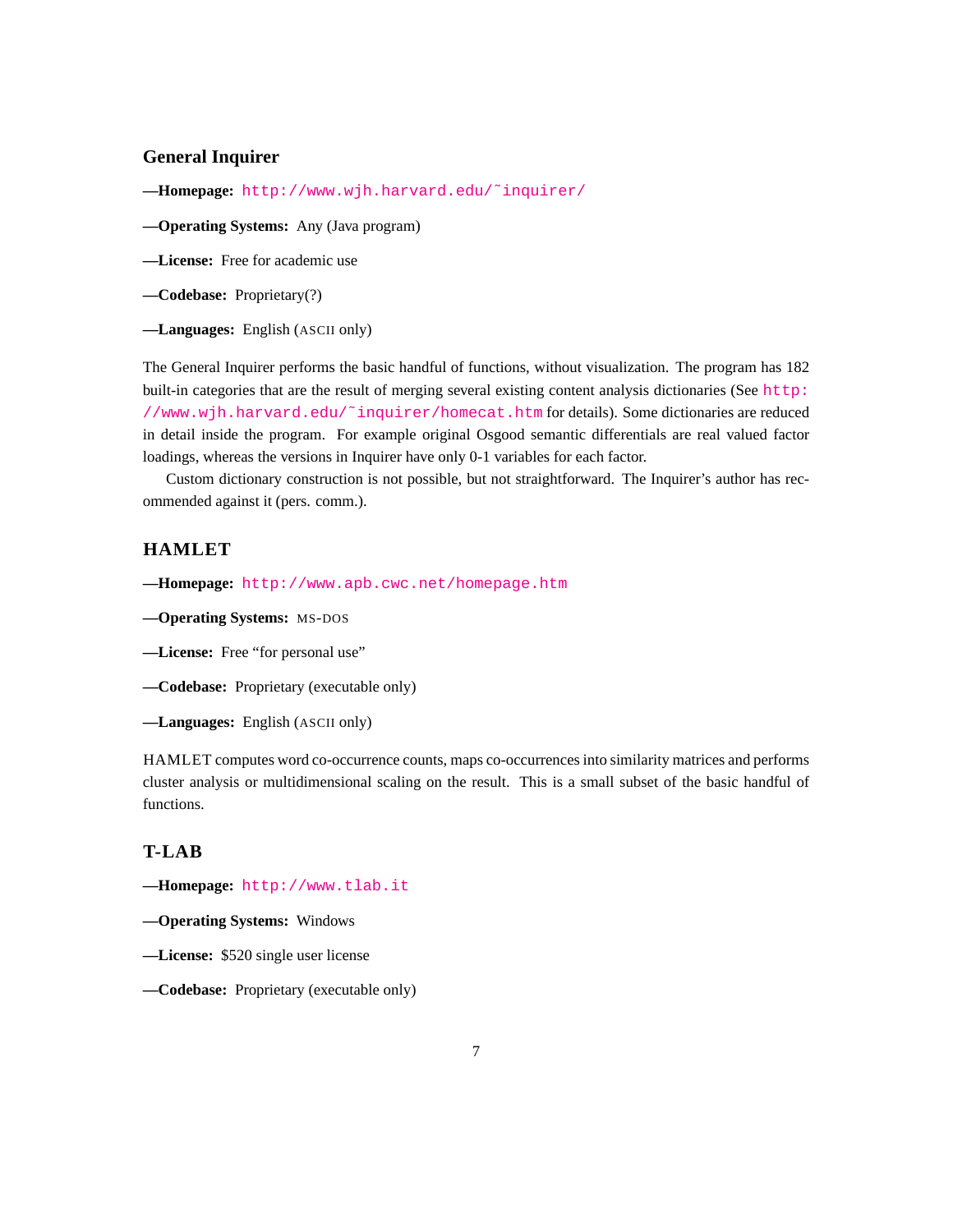**—Languages:** English, Spanish and Italian.

T-LAB performs the basic handful of functions in one of three languages. Adding a language increases the price.

### **WinATA**

**—Homepage:** [http://www-users.aston.ac.uk/˜roepj/guide/guide.htm](http://www-users.aston.ac.uk/~roepj/guide/guide.htm)

**—Operating Systems:** Windows

**—License:** Free

**—Codebase:** Proprietary (executable only)

**—Languages:** English (ascii only)

WinATA performs the usual handful of functions with some small variations. It has a small user base of corpus linguists in the UK.

### **TEXTPACK**

**—Homepage:** [http://www.social-science-gesis.de/en/software/textpack/index](http://www.social-science-gesis.de/en/software/textpack/index.htm). [htm](http://www.social-science-gesis.de/en/software/textpack/index.htm)

**—Operating Systems:** Windows

**—License:** Commercial single user E300 Student E100 Network E1500

**—Codebase:** Proprietary (executable only)

**—Languages:** English (ascii only)

TEXTPACK performs the basic handful of functions, except visualization. A recent political science application of TEXTPACK has been to automate the coding of political manifestos [\(Laver and Garry,](#page-17-0) [2000\)](#page-17-0).

### **LIWC**

**—Homepage:** <http://www.erlbaum.com>

**—Operating Systems:** Windows, Mac

**—License:** Single user \$99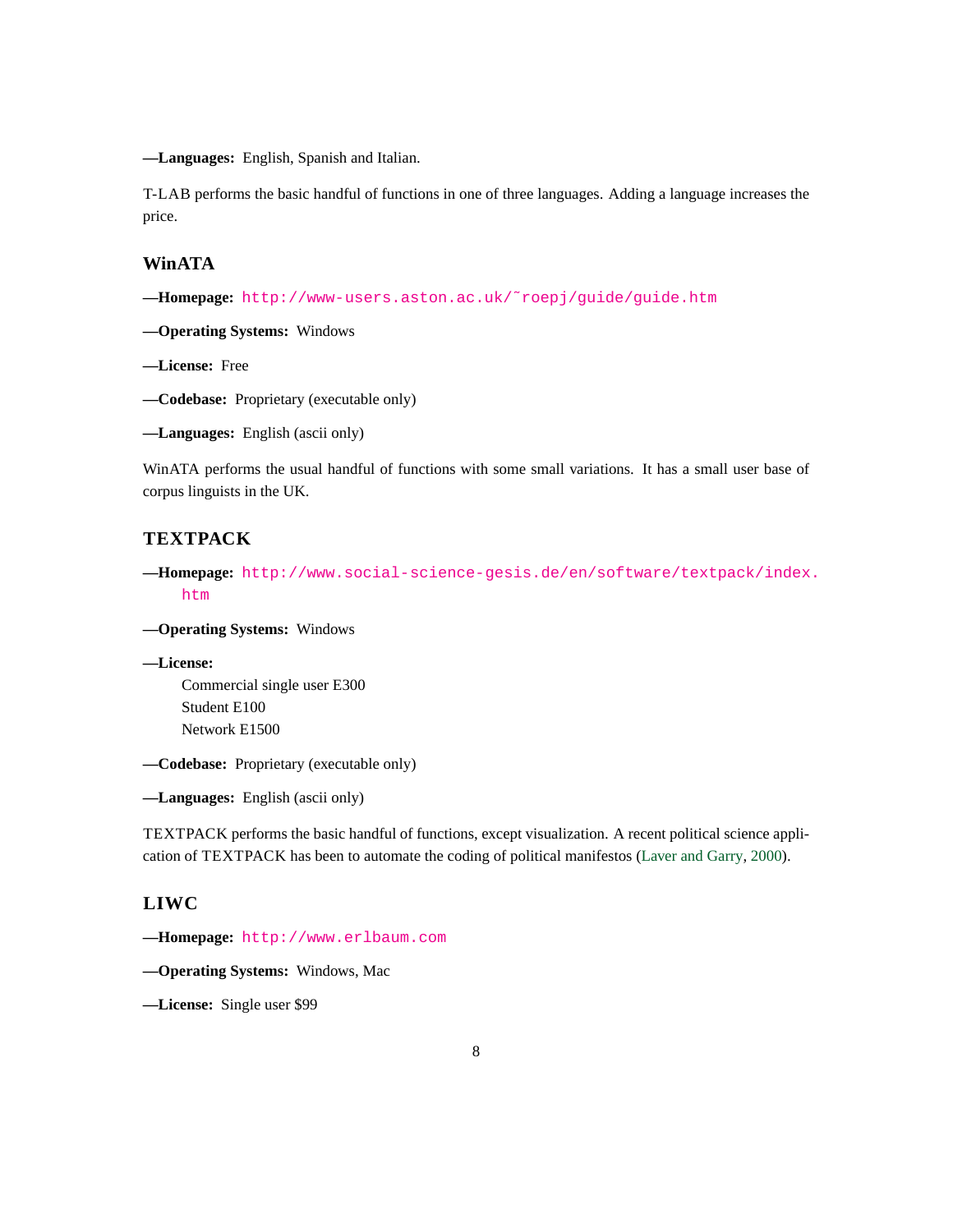**—Codebase:** Proprietary (executable only)

**—Languages:** English (ascii only)

LIWC (Linguistic Inquiry and Word Count) performs the basic handful of functions. The software is designed around a custom dictionary created by James Pennebacker, but user dictionaries can be used.

### **MonoConc / ParaConc**

**—Homepage:** [http://www.ruf.rice.edu/˜barlow/mono.html](http://www.ruf.rice.edu/~barlow/mono.html)

**—Operating Systems:** Windows

**—License:** Free

**—Codebase:** Proprietary (executable only)

**—Languages:** English (ascii only)

MonoConc is intended as a concordance generation package. ParaConc performs the same function on aligned corpora, e.g. the Hansard corpus of Canadian government debate transcripts containing sentenceby-sentence aligned French and English translations. Both packages perform the basic handful, except for visualization.

### **Lexa**

**—Homepage:** <http://nora.hd.uib.no/lexainf.html>

**—Operating Systems:** Windows

**—License:** Free

**—Codebase:** Proprietary (executable only)

**—Languages:** English (ascii only)

Lexa performs the basic handful, except visualization. It also lemmatizes. The authors claim that linguists are the target audience.

# **SPSS TextSmart**

**—Homepage:** <http://www.spss.com/textsmart/>

**—Operating Systems:** Windows

**—License:** Unknown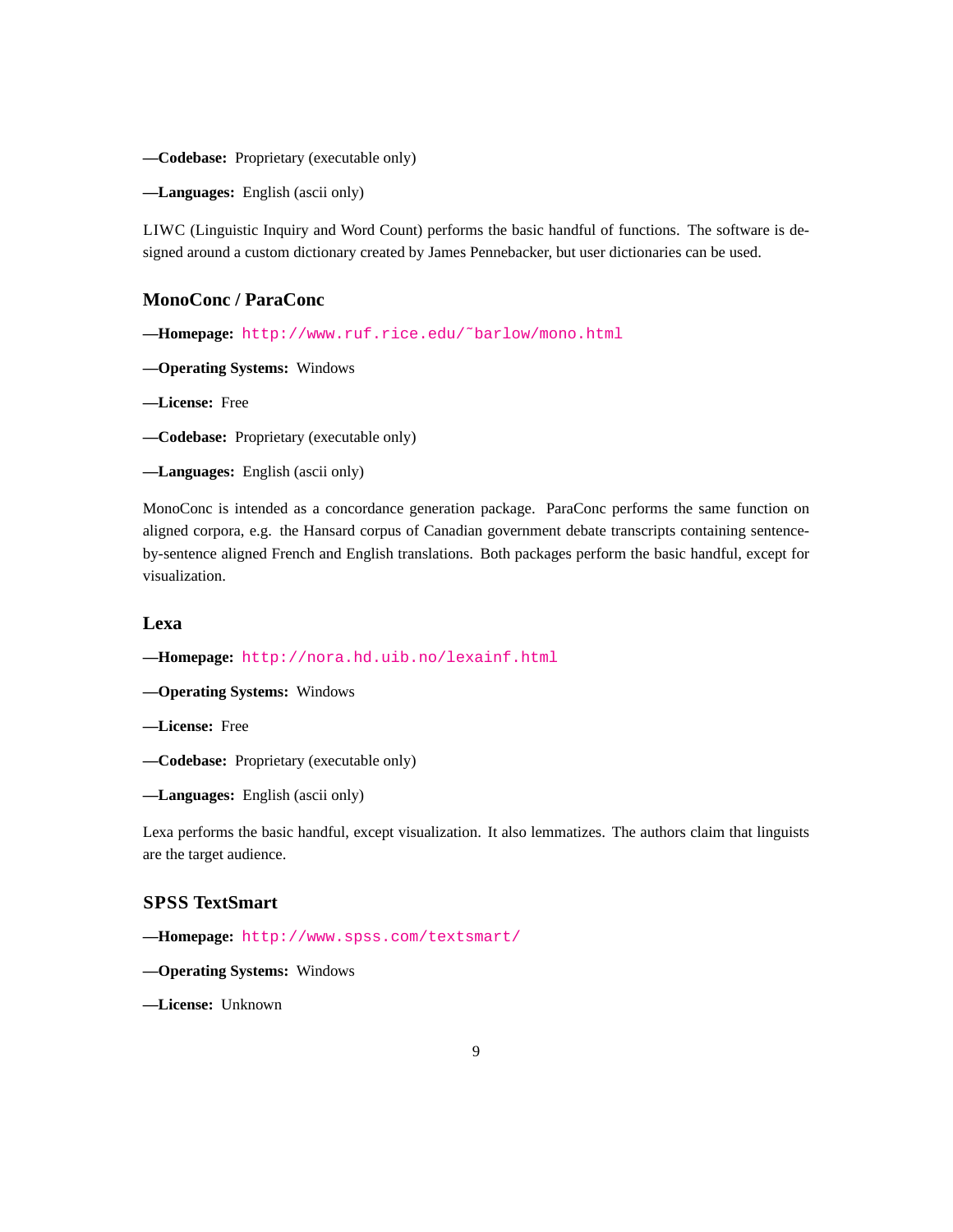**—Codebase:** Proprietary (executable only)

**—Languages:** English (ascii only)

SPSS's TextSmart is a colorful interface to the basic handful. It also deal with synonyms and provides a dictionary-free categorization method based on co-occurrence. This is proprietary so it is not possible to say how appropriate it will be to any particular content analysis.

SPSS have redesigned their website and lost all but a handful of links to TextSmart. In particular it is not possible to tell what the pricing scheme is.

### **VBPRO**

**—Homepage:** [http://excellent.com.utk.edu/˜mmmiller/vbpro.htm](http://excellent.com.utk.edu/~mmmiller/vbpro.htm)

**—Operating Systems:** MS-DOS

**—License:** Free

**—Codebase:** Proprietary (executable only)

**—Languages:** English (ascii only)

VBPRO is considered among quantitative content analysts to be the baseline package. It performs the basic handful of functions, except visualization, but the author provides another free package to cover this. The interface is relatively straightforward though extremely spartan.

A political science application of VBPRO is described in Denham and Miller's on newspaper coverage of presidential campaigns [\(Denham and Miller,](#page-17-1) [1993\)](#page-17-1).

### **WordStat**

**—Homepage:** <http://www.simstat.com/wordstat.htm>

**—Operating Systems:** Windows

**—License:** \$278 (\$129 + required Simstat base \$149)

**—Codebase:** Proprietary (executable only)

WordStat is a module for the SimStat, a bare-bones statistics package resembling SPSS. SimStat performs the basic handful and has some annotation capability.

**<sup>—</sup>Languages:** English, French, Spanish and Dutch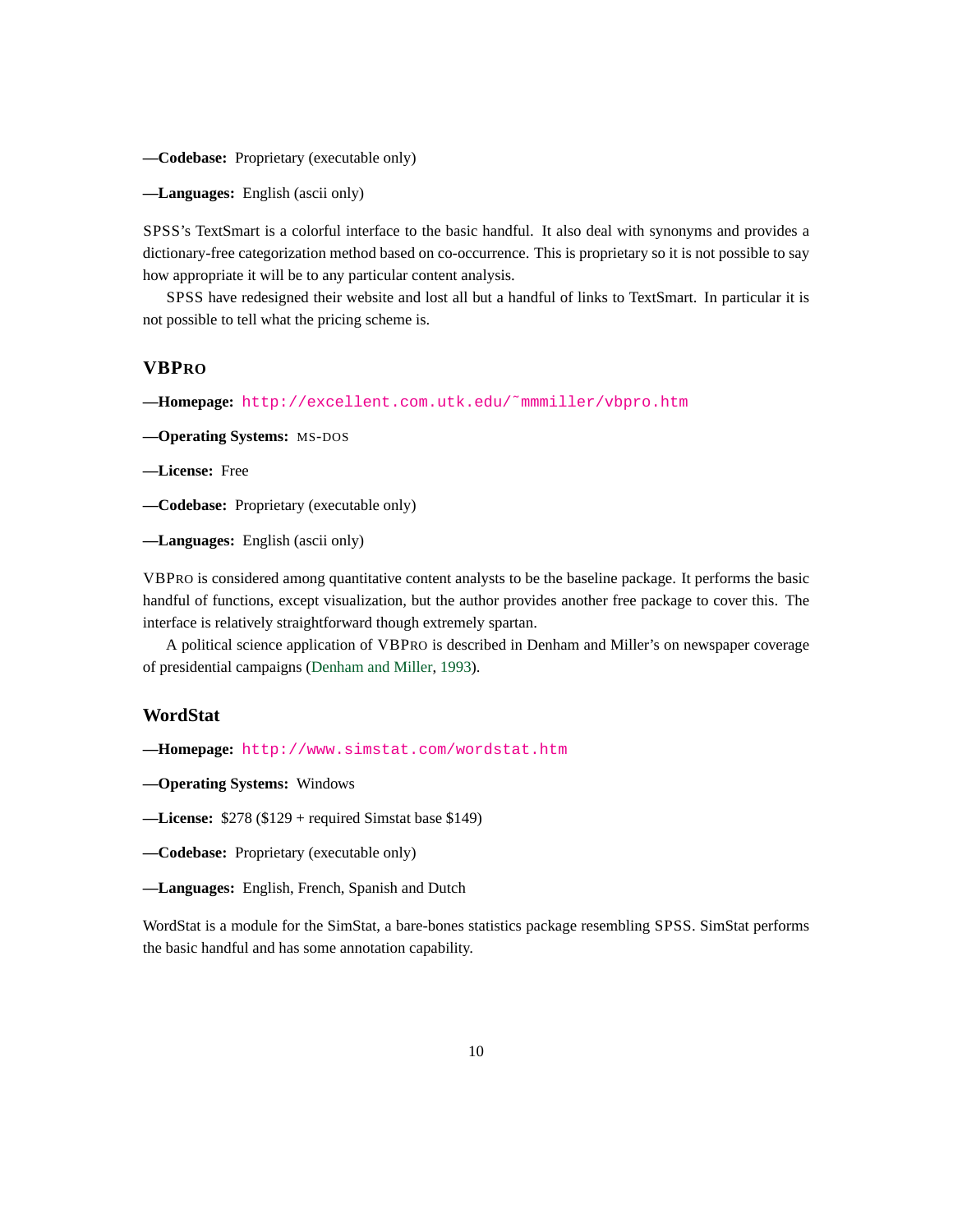### **2.2 Development Environments**

### **Profiler Plus**

**—Homepage:** <http://www.socialscienceautomation.com>

**—Operating Systems:** Windows

#### **—License:**

Commercial \$770, \$400 p.a. thereafter Academic \$385, \$200 p.a. thereafter Lite (Limited functionality) \$60

**—Codebase:** Proprietary (executable only)

**—Languages:** English (ASCII only)

Profiler Plus is a mixture of development environment and content analysis program. All functionality appears to be proprietary. Various add-on packages allow latent trait analysis (See

<http://www.socialscienceautomation.com/Lta.pdf> for a high-level description), cognitive mapping and operational code analysis. It may be possible to discover what these operations involve by contacting the author directly. The interface for Profiler Plus is not very intuitive, and documents are limited to ASCII text.

## **DIMAP**

**—Homepage:** <http://www.clres.com>

**—Operating Systems:** Windows

**—License:**

Commercial \$330 Academic (See below)

**—Codebase:** Proprietary (except perhaps for the Franklin parser)

**—Languages:** English (ASCII only)

DIMAP is an extremely rich development environment for creating dictionaries for text analysis. The program author is a computational linguist, and the software has been used in academic competitions e.g. SENSEVAL, a word sense disambiguation benchmark. This ought to make it easier to find out what algorithms DIMAP uses. DIMAP is aimed principally at computational linguists interested in information extraction (see also KEDS below) and lexicography, and less at standard social science content analysis. However, DIMAP has a content analysis package module available: 'Minnesota Contextual Content Analysis' (MCCA).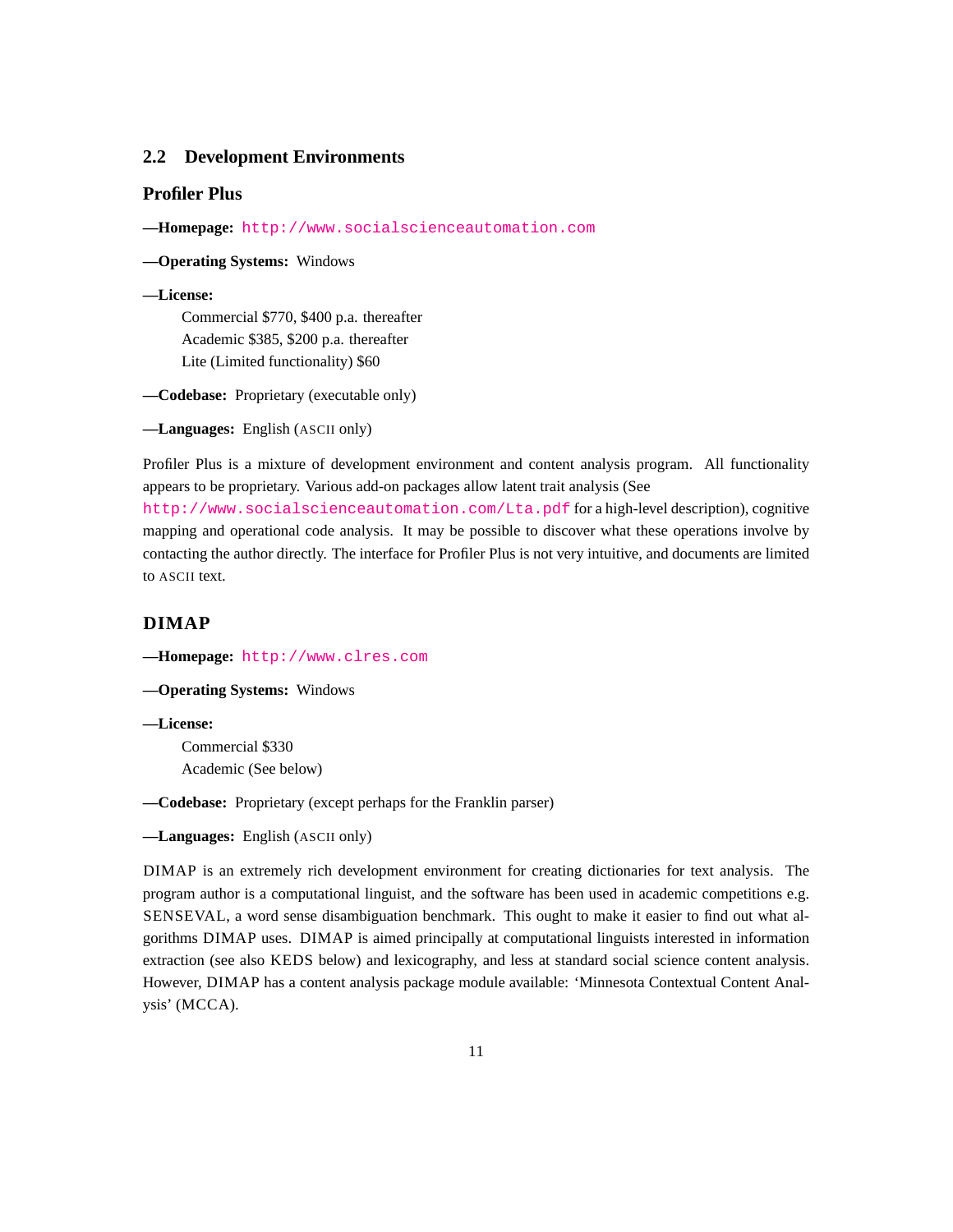MCCA performs the basic handful of functions, and has a built-in dictionary. The built-in dictionary can be modified. The dictionary is described in a useful paper on developing category systems for content analysis: <http://www.clres.com/catprocs.html> and in Litowski's paper in Social Science Computing Review [\(Litowski,](#page-17-2) [1997\)](#page-17-2).

The academic licensing agreement for DIMAP appears to give away the software at no cost. In return the licensee is obliged to turn over all her work that uses DIMAP. Here is an excerpt from the license. Italics are mine:

"3.2 *The University will complete and deliver to CL Research* (a) bug report forms provided by CL Research, (b) *copies of any dictionaries developed for research purposes by students or faculty using* DIMAP*, and* (c) *descriptions of such dictionaries (if developed by students or faculty in their coursework or research)*. The University agrees that, in any publications for which supporting dictionaries created using DIMAP, acknowledgment of the use of DIMAP will be made."

### **Visual Text**

- **—Homepage:** <http://www.textanalysis.com>
- **—Operating Systems:** Windows
- **—License:** (Contact company)
- **—Codebase:** Proprietary
- **—Languages:** English

VisualText is a rich development environment for building text analyzers. It includes a text analysis language similar to C++ for programming. All analysis methods, including details of the language implementation, appear to be proprietary. Like DIMAP, and to a lesser extent Profiler Plus, VisualText is aimed at those interested in information extraction rather than traditional social science content analysis. However, VisualText performs a large superset of the basic handful of functions.

### **KEDS / TABARI**

**—Homepage:** [http://www.ku.edu/˜keds/](http://www.ku.edu/~keds/)

- **—Operating Systems:** MS-DOS, Mac, Unix/Linux
- **—License:** Free
- **—Codebase:** Open source
- **—Languages:** English (ascii only)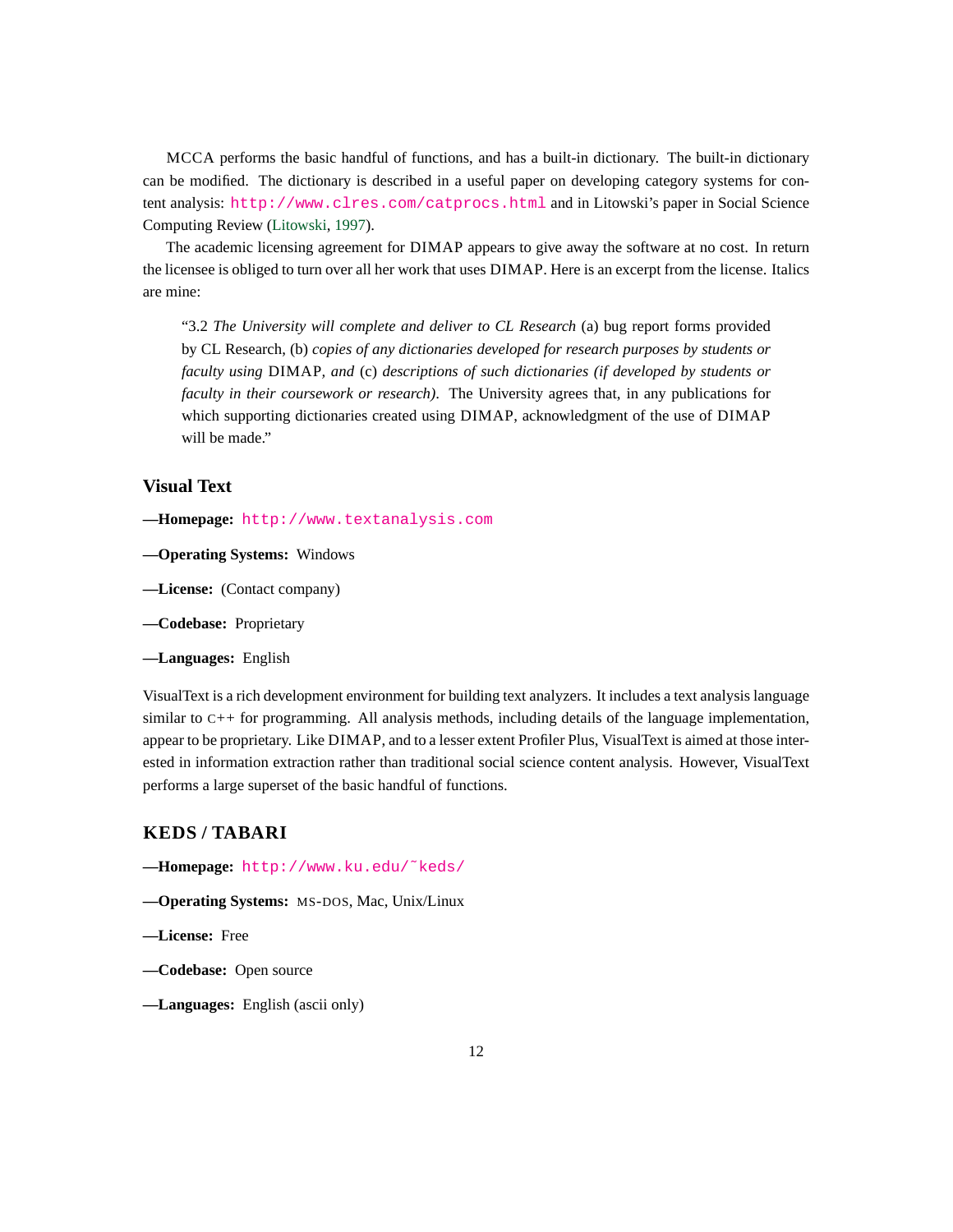KEDS/TABARI is an open source code package geared to information extraction from news leads. KEDS is the name of the Mac and Windows version and TABARI is the version for Linux or Unix. The Mac version of this software has a graphical interface, the others are DOS-style text menu interfaces. However the underlying code is the same.

KEDS is designed to populate a database with actors and events according to a predetermined event ontology. Originally the ontology was limited to the McClelland's World Events Interaction Survey codes [\(McClelland,](#page-17-3) [1978\)](#page-17-3), and a more detailed scheme developed by Doug Bond's group [\(Bond et al.,](#page-17-4) [1997\)](#page-17-4), but Schrodt's group has recently added a new coding focusing on mediation events [\(Gerner et al.,](#page-17-5) [2002\)](#page-17-5). None of these event schemes are obviously appropriate to content analysis because they attempt to abstract away from the tone and word-choice decisions made by the document author in order to uncover the event information being expressed. Since it is precisely these decisions that content analysts assume to be revealing about the latent content of a text a new coding scheme would have to be developed from scratch. On the other hand, developing such a scheme has considerable potential, at least if sufficient time and man-power is available.

There are two reasons for this: First, it may not be necessary to alter the program code at all to allow a new coding scheme; the coding scheme representation is contained, not in the parser, but in a separate dictionary containing mappings from a regular expression-like patterns centered on verbs, to event categories. Dictionary construction has always been a task for the users of the program because it involves significant domain knowledge and depends on the sort of text KEDS will have to deal with. Schrodt has emphasized that this process is relatively straightforward (though tedious) and that it has been performed many times by different researchers.

The second reason that adaptation of KEDS for content analysis may have potential is that the parser provides 'for free' a level of linguistic analysis that is absent from most other content programs. Clearly, knowing the source and target actors, that is the grammatical subject and object in an accusation allows a much more detailed analysis, perhaps in terms of operational codes or other explicitly psychological constructions, than simply knowing that an accusation has been made and that accusation fall into one or more dictionary categories. Of course the reason that other programs typically do not provide this level of analysis is that in the absence of a strong computer science education it is hard to write a parser, and even with the requisite background it is hard to write a good one.

Neither of these reasons depends very closely on the parser being KEDS rather than some other choice. The important feature of a suitable program is that the dictionaries its parser uses must be separable from the main program code so researchers are not required to know anything about how the parsing process is implemented. This separation is clearer in KEDS than in the other development environments described in this document, mostly because the other environments are intended to help computational linguists, not social scientists. It is possible that an alternative parser would be able to perform the same role as KEDS, but I have not found one with the necessary separation.

One way to assess the potential of an adapted KEDS for content analysis would be to take an existing dictionary, for example one coded by Schrodt that covers some area of interest, and replace the event codes associated with verb structures mentioned in the dictionary with 'content' codes. The performance of KEDS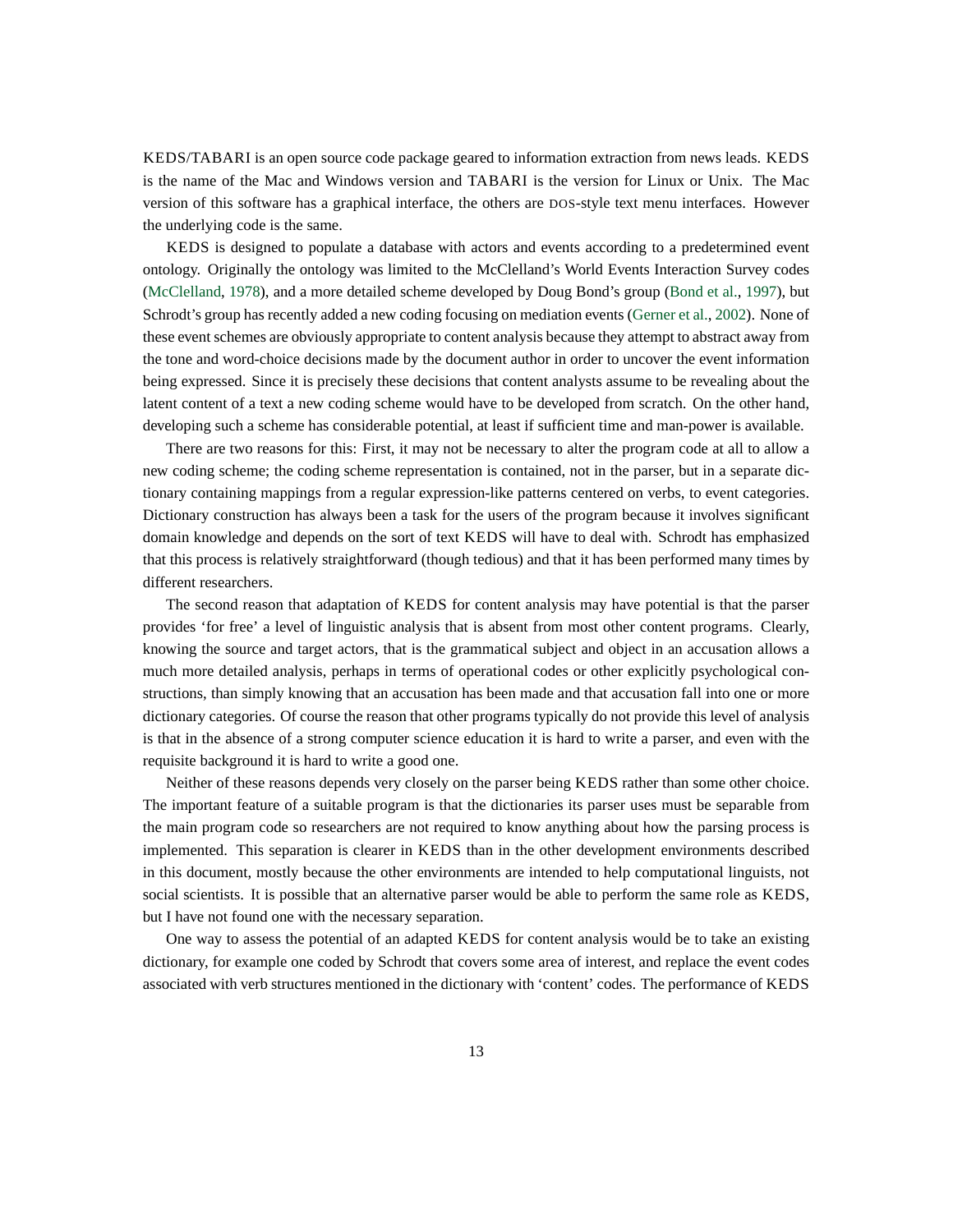over a test text ought to give some indication of whether adaptation is a viable option.

The final consideration for using KEDS is that of language. KEDS can only English language text; any other language would require a completely redesigned parser. Naturally this will be true of any other alternatives to KEDS, and it is the price of a potentially more sophisticated linguistic analysis. One possible treatment of this problem is to attempt to abstract the mapping of verb structures onto content categories away from KEDS, expressing it in a format that would be consistent with a wider variety of parser application interfaces. If the KEDS regular expression-like dictionary representation were kept then a more standard piece of content analysis software might well be able to perform some of the same analysis.

### **2.3 Annotation Aids**

### **Atlas-ti**

**—Homepage:** <http://www.atlasti.de>

**—Operating Systems:** Windows, MS-DOS

**—License:** \$250

**—Codebase:** Proprietary (executable only)

**—Languages:** English only(?)

Atlas-ti is an annotation and note-keeping aid that has some limited automatic content analysis functionality. The program is highly developed and extremely professionally constructed. For example, Atlas exports to HTML and claims to be able to import and export XML documents. It has a wide variety of annotation styles including user-defined map structures, and can be fully cross-referenced.

XML capability suggests that Atlas will be able to deal with multilingual text – indeed the list of frequently asked question on the manufacturer's homepage claims that working with Hebrew is possible. However, neither I not Jason Lyall have been able to persuade Atlas to accept Cyrillic text.

For doing manual research Atlas seems useful and is very well thought of among qualitative researchers (See for example Tom Wilson's review for Information Research [\(Wilson,](#page-17-6) [2001\)](#page-17-6).) However it is not clear that it is really an *automated* content analysis tool (similar observations can be made about NUD\*IST). For automated content analysis, the main advantage of Atlas would seem to be as a benchmark for automated coding output: The researcher manually codes a set of documents with a predefined coding scheme, an automated coder processes the same documents, and the results are compared.

## **NUDIST**

**—Homepage:** <http://www.qsr-software.com>

**—Operating Systems:** Windows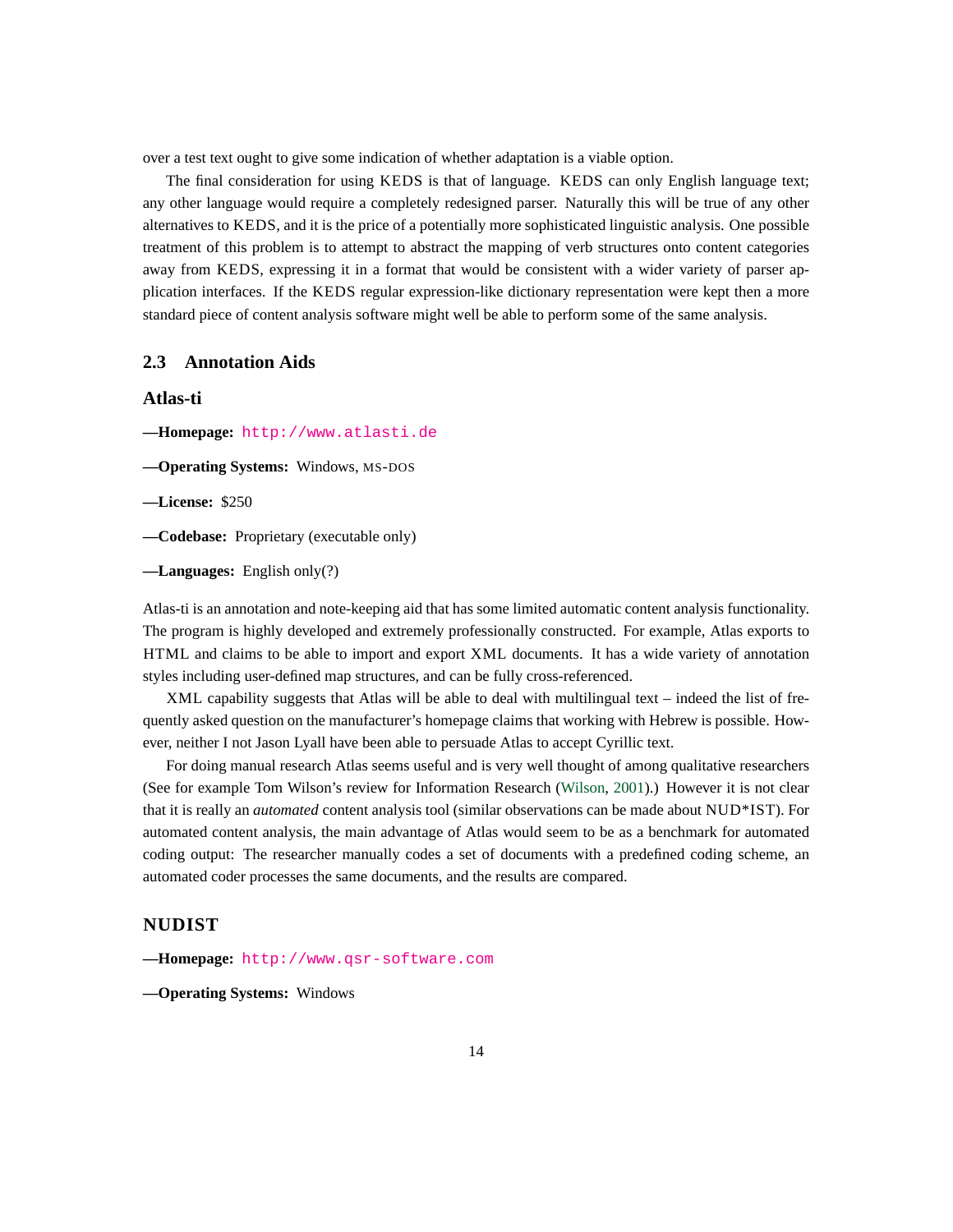**—License:** Single user \$325 2-30 licenses \$260

**—Codebase:** Proprietary (executable only)

**—Languages:** English only

NUD\*IST is has very similar functionality to Atlas-ti, with a slightly less smooth interface and a more constrained set of annotation structures. Atlas-ti and NUD\*IST are compared in more detail by Christine Barry's review for Sociological Research Online [\(Barry,](#page-17-7) [1998\)](#page-17-7)

# **3 Choice Criteria**

The variation among programs can be described in terms of a handful of variables, obtained by asking:

- 1. How complex an analysis can it perform?
- 2. Can it run on languages other than english?
- 3. Is the code base (or dictionary) proprietary?
- 4. Is there an established user base?
- 5. Does it only run on Windows?

### **3.1 Complexity and Language Constraint**

To some extent the first two criteria trade-off; to perform the basic handful it is not necessary for a program to know anything about the structure of any language, only that it be able to manipulate all the characters and determine where words begin and end. Most programs have trouble with the latter requirement, though it would be fairly straightforward to write something with the capabilities of, say VBPRO, that would solve this problem. Dictionaries are in principle no more difficult to write in languages other than english, though it would not be easy to work from existing ones.

In contrast, complex analyses such as cognitive mapping, or anything else requiring the ability to parse text, will not generalise across languages. If we were to use KEDS as the basis for a complex content analysis, and wished to extend the same analysis to German, an entirely new system would have to be acquired (or written). This holds despite the relative ease with which the progams involved could be altered to deal with umlauts and the ß. The Profiler Plus is in the same position, although the source is proprietary so we would not be able to alter the basic algorithms.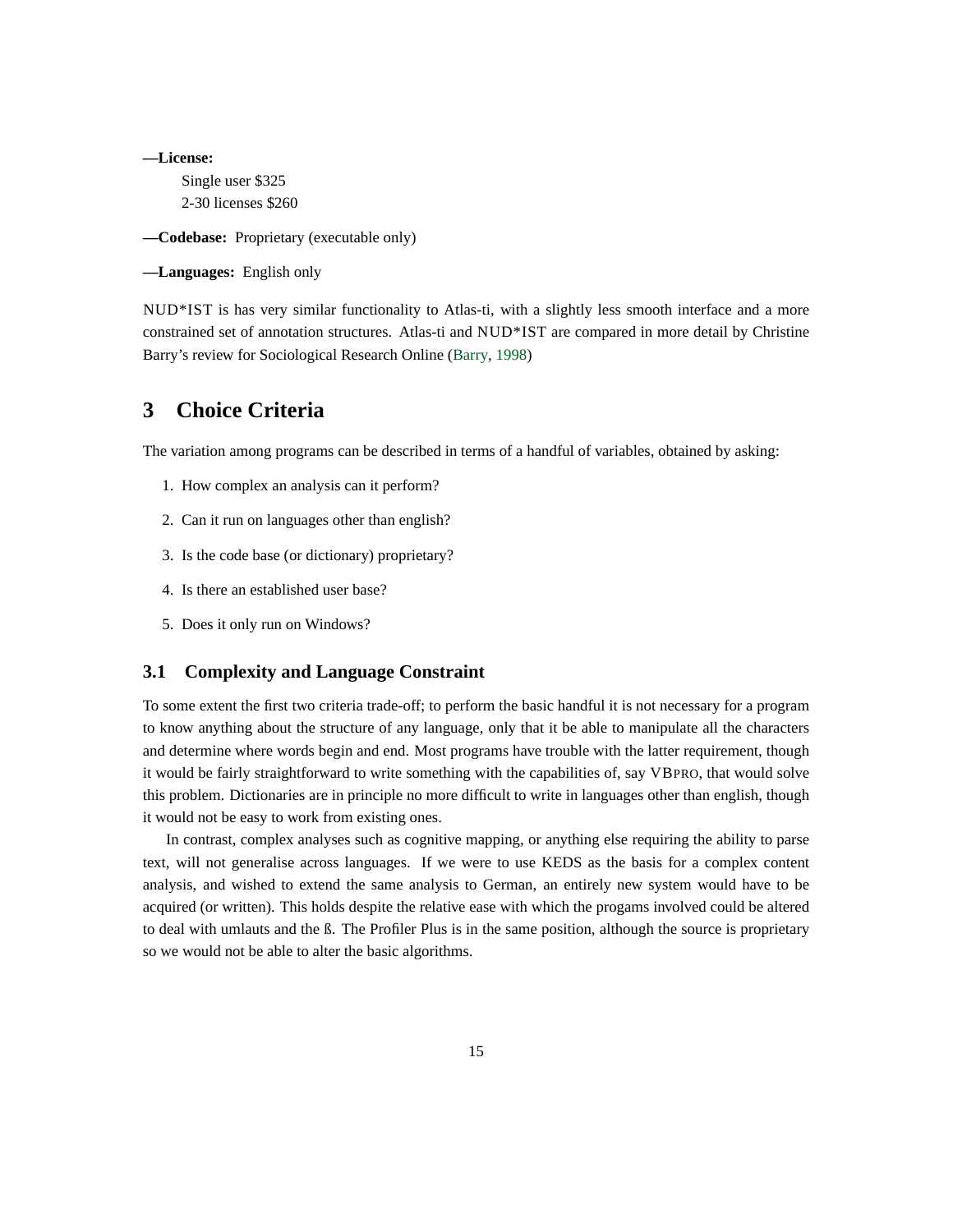### **3.2 Proprietary Methods**

If SPSS provided a new non-linear regression algorithm but refused to specify how it was computed, most academic researchers would not be comfortable using it. It seems to me that if we are to bring textual analysis into the social scientist's standard quantitative toolkit alongside t-tests and logit analysis, then it is important that the algorithms and models underlying the analysis be as open as any regression model. Naturally this is an 'in-principle' argument since if most users of statistics packages do not know the details of every model and algorithm in theor package. If they did they would probably not need the packages in the first place. But it does seem important at least to be able to find out what sort of processing is occurring inside the program, and to be able to specify it in publications.

For programs performing the basic handful it is less important to have access the processing detail, since it amounts to word spotting and counting, but it is important to have access to the dictionary. For example, Diction and LIWC appear not to allow access to their own dictionaries, so no researcher can be sure just what they are coding. Similarly programs that claim to be based on co-occurrence analysis rather than dictionaries, such as SPSS TextSmart and CATPAC, ought to fully specify how co-occurrences are computed, though they do not.

For programs attempting more complex analysis such as Profiler Plus and WorldView, knowing the processing details is more important. Although the user is expected to construct her own dictionary, and its application is relatively transparent, it is still not clear how World View manipulates the coded data into a cognitive map.

It is important to note that the question of proprietary methods applies equally whether the software is sold or given away. It is no consolation that a program is free, if is is also completely opaque.

### **Annotation Aids**

In contrast to the programs performing the basic handful and development environments, there is much less cause to have an open codebase and accessible dictionaries in the annotation aids. The reason is that these programs are not primarily intended as inference devices, but more like collations of research notes. If no academic conclusions rest on a formal analysis directly from the program it is of no importance to know exactly how they work.

Naturally, in the absence of a standardized exchange format for research notes – and it is unclear what that might look like, even in theory – the propriety of the methods used would require that two researchers working on the same problem both have the program installed, but that is not different to the requirement that two researchers have similar versions of Microsoft Word when they send each other drafts.

### **Alteration**

The presence of proprietary methods in a program is also important if we expect to have to alter it in any way. One of the advantages of KEDS over Profiler Plus is that it is possible to add more functionality for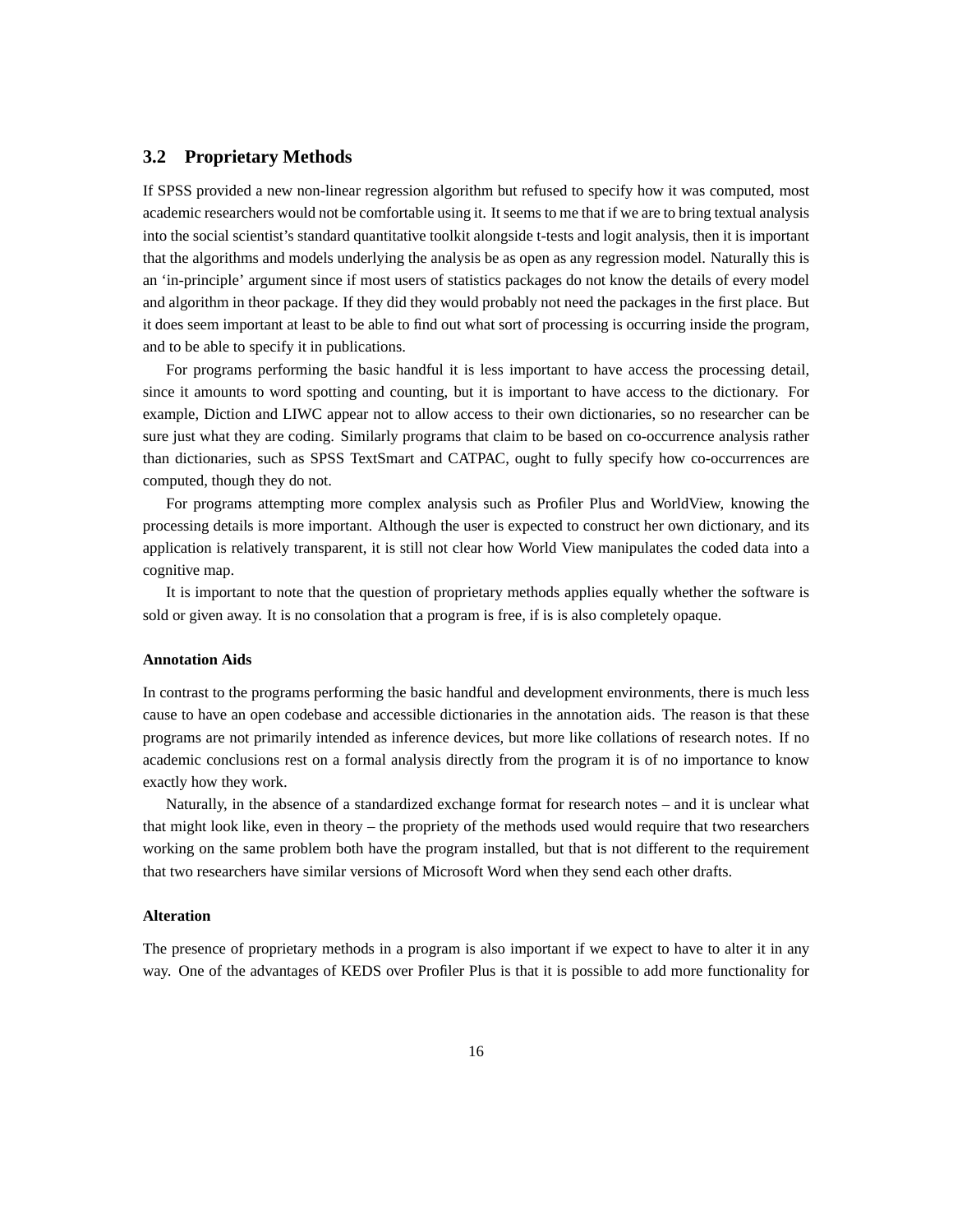particular research applications. This may be important even for programs performing the basic handful, if more different counting methods, or other language support is wanted.

### **3.3 Licensing Issues and User Base**

The programs described above are either free or have a standard commercial license, often discounted for academic use. The only questionable arrangement is that of DIMAP: It seems to me ethically unsound that users of DIMAP should be required under an academic license to turn over their dictionary construction work to the program manufacturers. This licensing position stands in stark contrast to that of all manufacturers of proprietary statistical packages e.g. Gauss and S-Plus, who encourage users to make their functions freely available, and provide links to them.

For analyses of any complexity it is useful to be able to ask for help or advice, either from the author of the program, or from an existing community of fellow users. Many of the programs above have extremely small user bases. The notable exceptions are Atlas-ti, NUD\*IST, and perhaps Concordance. And although the user bases for KEDS and Profiler Plus are not large, we do have relatively easy access to the authors. This is probably less important for KEDS since the source code is available.

### **3.4 Platforms**

Eighteen out of twenty-one of the programs run only on Windows (three only on MS-DOS). LIWC runs on Windows and Macs, and the General Inquirer and KEDS run on Windows, Mac and Unix/Linux. This reflects the worldwide majority of Windows users, and need not be a problem in itself, despite still considerable numbers of Mac users across the social sciences. Consequently operating system is not a strong criterion for choosing packages – it'll almost certainly require Windows.

# **4 Conclusions**

The programs described here suggest two broad lines of research. In the first, programs performing relatively complex content analyses are used to study english language texts. In the second, texts in various languages are analysed using dictionary and co-occurrence based methods. Naturally both may be pursued at the same time. Programs in either line may be augmented by code I write to perform analyses of particular interest that are not provided in the programs.

For the first line of research, my preference is towards using KEDS rather than Profiler Plus or Visual Text. The less important reason for this is that KEDS is open source, free and I have some experience with it. The more important reason is that it has a large set of dictionaries already developed for another purpose (information extraction) that look like they can be re-labeled according to contentful criteria, or at least used to facilitate more dictionary construction.

For the second line of research, a natural choice would seem to be a combination of Concordance with either VBPro, WinATA, and/or something I write with the the same or increased functionality that deals with